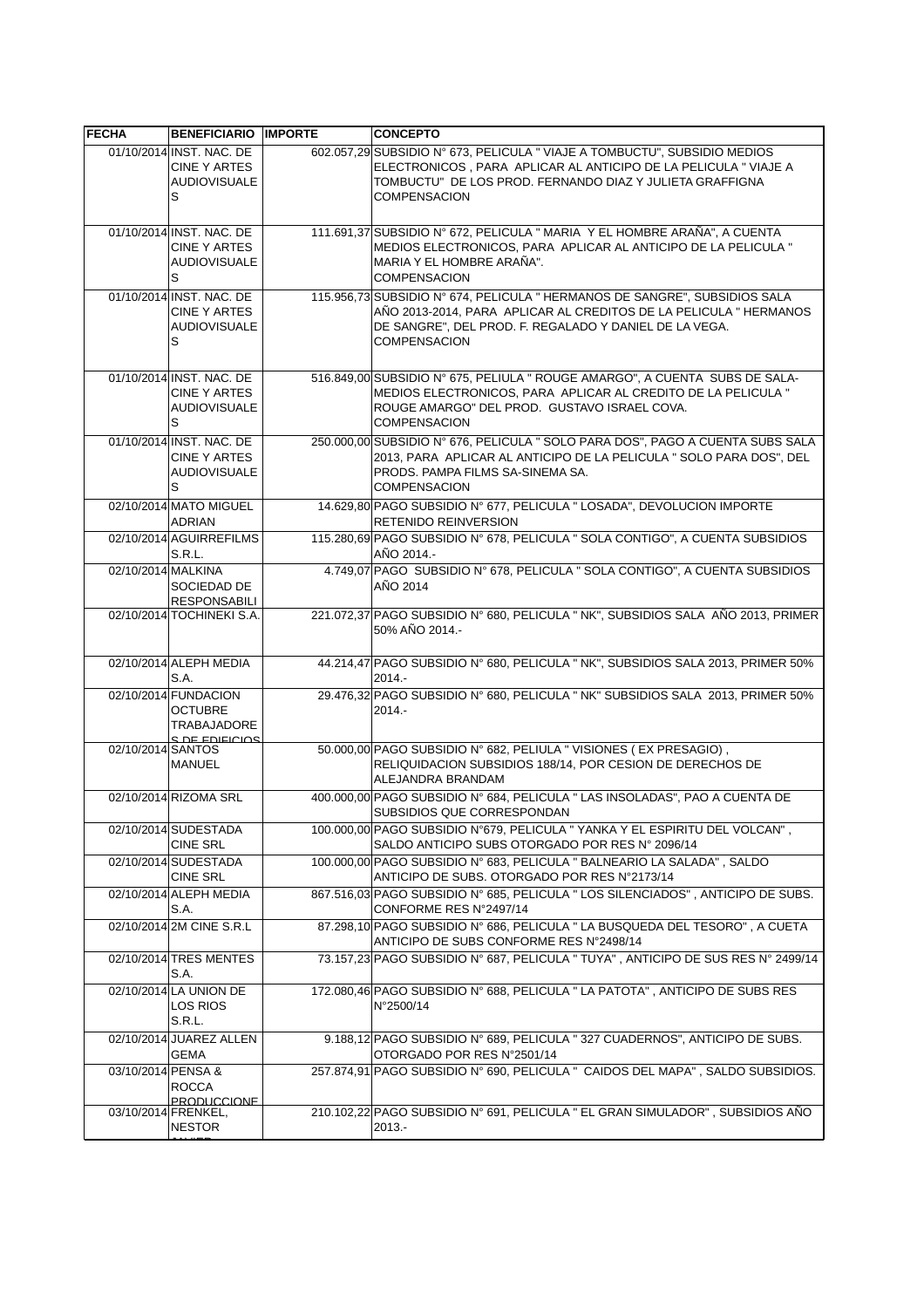|                    | 03/10/2014 MASA LATINA<br><b>SRL</b>                            | 84.687,41 PAGO SUBSIDIO Nº 692, PELICULA " GRABA" DECOLUION IMPORTE<br>RETENIDO REINVERSION, POR CESION DE DERECHOS DE SERGIO MARTIN<br><b>MAZZA</b>                                       |
|--------------------|-----------------------------------------------------------------|--------------------------------------------------------------------------------------------------------------------------------------------------------------------------------------------|
|                    | 03/10/2014 SANCHEZ,<br><b>NESTOR</b>                            | 25.000,00 PAGO SUBSIDIO Nº 693, PELICULA " ROUGE AMARGO", SALDO SUBSIDIOS<br>AÑO 2013, POR CESION DE DERECHOS DEL PRODUCTOR GUSTAVO ISRAEL<br><b>CONA</b>                                  |
| 03/10/2014 COVA    | <b>GUSTAVO</b><br><b>ISMAEL</b>                                 | 49.450,35 PAGO SUBSIDIO Nº 693, PELCIULA " ROUE AMARGO", SALDO SUBSIDIOS AÑO<br>$2013. -$                                                                                                  |
| 03/10/2014 ORSAY   | <b>TROUPE SRL</b>                                               | 352.800,00 PAGO SUBSIDIO N° 694, PELICULA " PIÑON FIJO Y LA MAGIA DE LA MUSICA",<br>RECALCULO SUBSIDIOS MEDIOS ELECTRONICOS.                                                               |
|                    | 03/10/2014 PAMPA FILMS<br>SA                                    | 350.340,65 PAGO SUBSIDIO N° 695, PELICULA " SOLO PARA VOS", SALDO SUBS 2013 A<br>CUENTA SUBS. 2014                                                                                         |
|                    | 03/10/2014 SINEMA S.A.                                          | 350.340,65 PAGO SUBSIDIO Nº 695, PELICULA " SOLO PARA DOS", SALOD SUBS. 2013, A<br>CUENTA SUBS 2014.-                                                                                      |
|                    | 09/10/2014 PROMOTORA<br><b>FIDUCIARIA S.A</b>                   | 639.600,05 PAGO SUBSIDIO Nº 721 PEL" LA MAQUINA QUE HACE ESTRELLAS",<br>CORRESPONDIENTE A SUBSIDIOS 2012-2013 Y A CUENTA 2014. CESION DEL<br>PRODUCTOR ALEPH MEDIA-CINEMA UNO-NUTS STUDIOS |
|                    | 09/10/2014 ALEPH MEDIA<br>S.A.                                  | 159.899,81 PAGO SUBSIDIO Nº 721 PEL. " LA MAQUINA QUE HACE ESTRELLAS",<br>CORRESPONDIENTE A SUBSIDIOS 2012-2013, A CUENTA 2014                                                             |
|                    | 09/10/2014 INST. NAC. DE<br><b>CINE Y ARTES</b><br>AUDIOVISUALE | 200.000,00 PAGO SUBSIDIO Nº 733 PEL. " EL AMIGO ALEMAN", SALDO SUBSIDIOS SALA Y<br>MEDIOS ELECTRONICOS. PRODUCTOR JEMPSA. COMPENSACION                                                     |
|                    | 09/10/2014 MEERAPFEL<br>JUANA CLARA                             | 1.087.596,09 PAGO SUBSIDIO Nº 733 PEL. " EL AMIGO ALEMAN", SALDO SUBSIDIOS Y<br>MEDIOS ELECTRONICOS. CESION DEL PRODUCTOR JEMPSA, RICARDO<br><b>FREIXA</b>                                 |
|                    | 09/10/2014 SALVIA JOSE<br><b>OSCAR</b>                          | 642.829,81 PAGO SUBSIDIO Nº 696 PEL. " MARIA Y EL HOMBRE ARAÑA", SALDO MEDIOS<br><b>ELECTRONICOS</b>                                                                                       |
|                    | 09/10/2014 DOMENICA<br><b>FILMS SRL</b>                         | 49.098,40 PAGO SUBSIDIO Nº 696 PEL. " MARIA Y EL HOMBRE ARAÑA", SALDO MEDIOS<br><b>ELECTRONICOS</b>                                                                                        |
|                    | 09/10/2014 OJOBLINDADO<br>SRL.                                  | 500.000,00 PAGO SUBSIDIO Nº 704 PEL. " ARREBATOS", A CUENTA DE SUBSIDIOS QUE<br><b>CORRESPONDAN</b>                                                                                        |
|                    | 09/10/2014 URTIZBEREA                                           | 357.212,26 PAGO SUBSIDIO Nº 703 PEL. " NOSILATIAJ, LA BELLEZA", SUBSIDIOS 2012-                                                                                                            |
|                    | ALVARO                                                          | 2013 Y PRIMER 50% 2014                                                                                                                                                                     |
|                    | 09/10/2014 GARASSINO<br><b>IGNACIO MARIA</b>                    | 55.000,00 PAGO SUBSIDIO Nº 702 PEL. " UNA MIJER SUCEDE, DEVOLUCION IMPORTE<br>RETENIDO REINVERSION. CESION DEL PRODUCTOR HERNAN FINDLING                                                   |
|                    | 09/10/2014 IBARRART<br><b>DANIEL</b><br><b>HORACIO</b>          | 20.000,00 PAGO SUBSIDIO Nº 701 PEL." UNA CITA, UNA FIESTA Y UN GATO NEGRO (EX<br>EL MUFA), SUBSIDIO MEDIOS ELECTRONICOS. CESION DEL PRODUCTOR<br><b>HORACIO MALDONADO</b>                  |
|                    | 09/10/2014 FERNANDEZ<br><b>RODRIGO</b>                          | 126.083,91 PAGO SUBSIDIO Nº 700 PEL. " PIES EN LA TIERRA", SUBSIDIOS 2013                                                                                                                  |
|                    | 09/10/2014 REBOLUCION<br>S.A                                    | SUBS. MEDIOS ELECTRONICOS                                                                                                                                                                  |
| 09/10/2014 POCHAT  | <b>ETCHEBHERE</b><br><b>RODOLFO</b>                             | 33.976,85 PAGO SUBSIDIO Nº 698 PEL. "HIPOLITO Y MIKA", DEVOLUCION IMPORTE<br><b>RETENIDO REINVERSION</b>                                                                                   |
|                    | 09/10/2014 SANCHEZ<br>EDUARDO LUIS                              | 500.000,00 PAGO SUBSIDIO Nº 699 PEL. " LA VERDADERA HISTORIA DE ELVIS", A CUENTA<br>11.325,62 PAGO SUBSIDIO Nº 698 PEL. "HIPOLITO Y MIKA", DEVOLUCION IMPORTE<br><b>RETENIDO</b>           |
|                    | 09/10/2014 NO PROBLEM<br><b>CINE SRL</b>                        | 1.500,00 PAGO SUBSIDIO Nº 697 PEL. " LA ARAÑA VAMPIRO", SALDO SUBS. SALA 2012-<br>2013                                                                                                     |
| 09/10/2014 PERILLO | SEBASTIAN                                                       | 1.500,00 PAGO SUBSIDIO Nº 697 PEL. " LA ARAÑA VAMPIRO", SALDO SUBS SALA 2012-<br>2013                                                                                                      |
|                    | 09/10/2014 ALEPH MEDIA<br>S.A.                                  | 30.000,00 PAGO SUBSIDIO Nº 722 PEL. " LOS INOCENTES", A CUENTA ANTICIPO DE<br>SUBSIDIOS RES. 2236/14/INCAA                                                                                 |
|                    | 09/10/2014 SINEMA S.A.                                          | 170.000,00 PAGO SUBSIDIO Nº 722 PEL. LOS INOCENTES", A CUENTA ANTICIPO DE<br>SUBSIDIOS RES. 2235/INCAA                                                                                     |
|                    | 09/10/2014 ALEPH MEDIA<br>S.A.                                  | 200.000,00 PAGO SUBSIDIO Nº 709 PEL. " DIVA 2. A CTA ANTICIPO DE SUBSIDIOS<br>CONFORME RE. 2353/14                                                                                         |
|                    | 09/10/2014 JUAREZ ALLEN<br>GEMA                                 | 25.000,00 PAGO SUBSIDIO Nº 708 PEL. " TANGO, UNA NOCHE DE VERANO", SALDO<br>ANTICIPO CONFORME RES. 1794/14<br>100.000,00 PAGO SUBSIDIO Nº 707 PEL. " LA VIDA DESPUES", A CTA ANTICIPO DE   |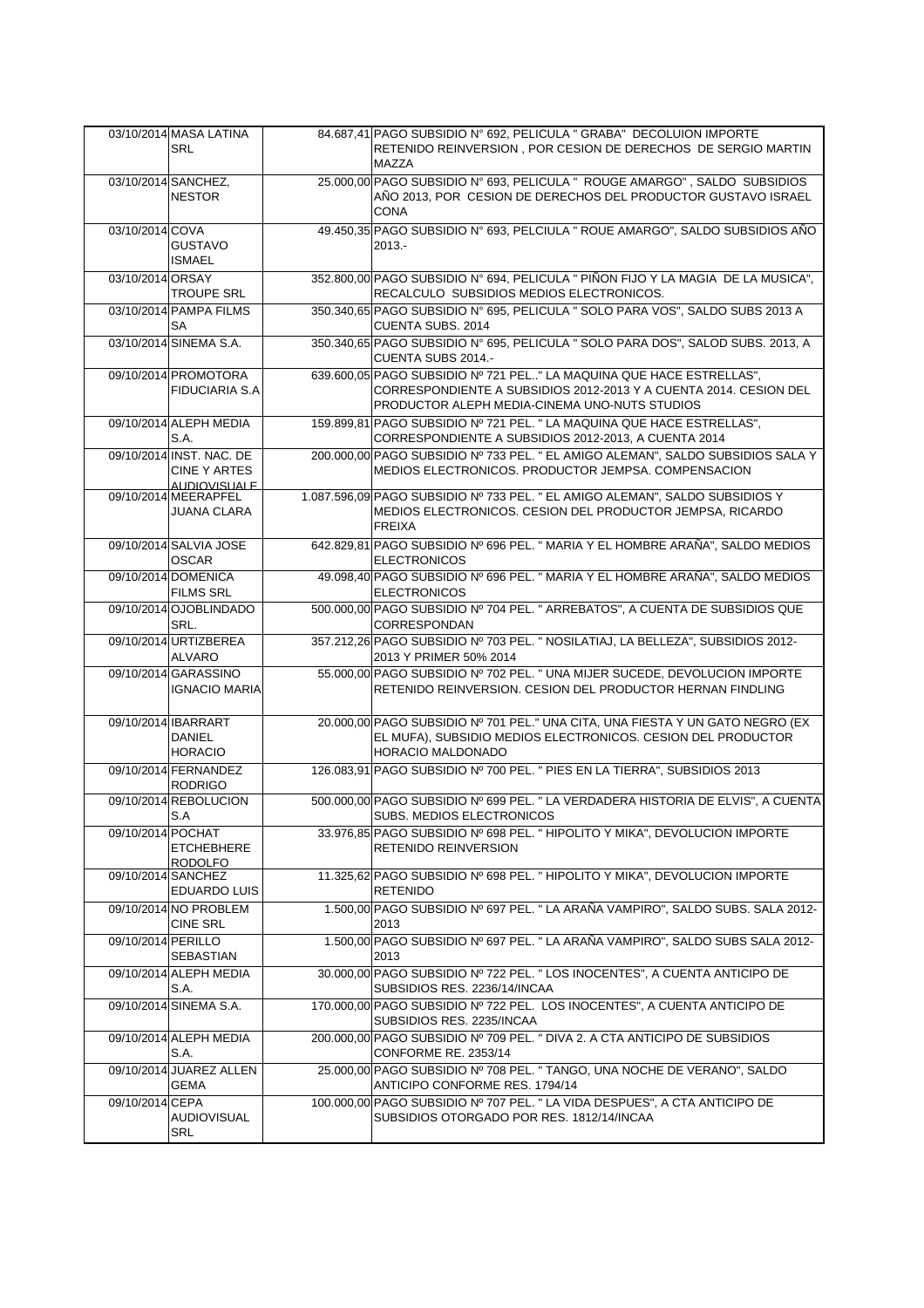| 09/10/2014 WAP SA   |                                            | 50.000,00 PAGO SUBSIDIO Nº 706 PEL. " LAS CHICAS DEL TERCERO (EX CONSORCIO), A                                              |
|---------------------|--------------------------------------------|-----------------------------------------------------------------------------------------------------------------------------|
|                     |                                            | CUENTA ANTICIPO SUBSIDIOS OTORGADO POR RES. 1912/14/INCAA                                                                   |
|                     | 09/10/2014 ROZA, MONICA                    | 50.000,00 PAGO SUBSIDIO Nº 706 PEL. " LAS CHICAS DEL TERCERO (EX CONSORCIO), A                                              |
|                     | <b>ESTER</b>                               | CUENTA ANTICIPO SUBSIDIOS OTORGADO POR RES. 1912/14/INCA                                                                    |
|                     | 09/10/2014 CAMPO CINE<br><b>SRL</b>        | 100.000,00 PAGO SUBSIDIO Nº 705 PEL. " LOS HONGOS", A CTA ANTICIPO DE SUBS.<br>OTORGADO POR RES. 2009/14/INCAA              |
|                     | 10/10/2014 MAGOYA FILMS<br>S.A             | 70.000,00 PAGO SUBSDIO Nº 710 PEL. " SHOW ROOM" A CUENTA ANTICIPO DE<br>SUBSIDIO SEGUN RES. 2267/14/INCAA                   |
| 10/10/2014 WERNER   | DANIEL<br><b>ANDRES</b>                    | 30.000,00 PAGO SUBSIDIO Nº 710 PEL. " SHOW ROOM", A CUENTA ANTICIPO DE<br>SUBSIDIO SEGUN RES. 2267/14/INCAA                 |
|                     | 10/10/2014 COLOMBO                         | 76.000,00 PAGO SUBSIDIO Nº 711 PEL. " ROSLIK, SOSPECHOSAMNETE RUSOS", SALDO                                                 |
|                     | MIGUEL ANGEL                               | ANTICIPO DE SUBSIDIO CONFORME RES. 2095/14                                                                                  |
|                     | 10/10/2014 BALDANA JUAN                    | 100.000,00 PAGO SUBSIDIO Nº 712 PEL. " LOS DEL SUELO" SALDO ANTICIPO DE SUBS.<br>CONFORME RES. 1706/14/INCAA                |
| 10/10/2014 LE TIRO  | SOCIEDAD DE                                | 100.000,00 PAGO SUBSIDIO Nº 713 PEL. " LA VISITA" A CUENTA ANTICIPO DE SUBSIDIOS<br>OTORGADO POR RES. 2354/14/INCAA         |
|                     | RESPONSARILL<br>10/10/2014 AMADA FILMS     | 80.000,00 PAGO SUBSIDIO Nº 714 PEL. " EL HIJO BUSCADO (EX TE ESPERO EN CASA), A                                             |
|                     | <b>SRL</b>                                 | CTA ANTICIPO DE SUBSIDIOS OTORGADO POR RES. 2350/14/INCAA                                                                   |
| 10/10/2014 PERILLO  |                                            | 20.000,00 PAGO SUBSIDIO Nº 714 PEL. " EL HIJO BUSCADO (EX TE ESPERO EN CASA), A                                             |
|                     | <b>SEBASTIAN</b>                           | CTA ANTICIPO SUBSIDIOS OTORGADO POR RES. 2350/14/INCAA                                                                      |
|                     | 14/10/2014 OJOBLINDADO<br>SRL.             | 300.000,00 PAGO SUBSIDIO Nº 727 PEL. " ARREBATOS", A CUENTA DE SUBSIDIOS QUE<br>CORRESPONDAN                                |
|                     | 14/10/2014 BD CINE S.R.L.                  | 250.000,00 PAGO SUBSIDIO Nº 730 PEL. " EL MISTERIO DE LA FELICIDAD" A CUENTA<br>SUBSIDIOS SALA 2014                         |
|                     | 14/10/2014 ARGENTINA                       | 500.000,00 PAGO SUBSIDIO Nº 731 PEL. " BAÑEROS 4, LOS ROMPEOLAS", A CUENTA                                                  |
|                     | <b>SONO FILM</b><br>S.A.                   | SUBSIDIOS 2014                                                                                                              |
|                     | 14/10/2014 BENAVENTE<br><b>GALAN MARIA</b> | 100.000,00 PAGO SUBSIDIO Nº 715 PEL. " LA NOCHE DEL LOBO", A CUENTA ANTICIPO DE<br>SUBSIDIO OTORGADO POR RES. 2175/14/INCAA |
|                     | <b>SAULA</b>                               |                                                                                                                             |
|                     | 14/10/2014 MOROCHA<br><b>FILMS SRL</b>     | 100.000,00 PAGO SUBSIDIO Nº 716 PEL. " EL 5 DE TALLERES", ANTICIPO DE SUBSIDIO<br>OTORGADO POR RES. 2349/14/INCAA           |
|                     | 14/10/2014 LA UNION DE<br><b>LOS RIOS</b>  | 75.000,00 PAGO SUBSIDIO Nº 717 PEL. " EL CIELO DEL CENTAURO", SALDO ANTICIPO DE                                             |
|                     | S.R.L.                                     | SUBSIDIO OTORGADO POR RES. 1657/14                                                                                          |
|                     | 14/10/2014 BD CINE S.R.L.                  | 100.000,00 PAGO SUBSIDIO Nº 718 PEL. " EL INCENDIO", A CUENTA ANTICIPO DE<br>SUBSIDIOS RES. 2098/14/INCAA                   |
|                     | 14/10/2014 JAUREGUIALZO                    | 97.800,00 PAGO SUBSIDIO Nº 719 PEL. " EL PRISIONERO IRLANDES", SALDO ANTICIPO                                               |
|                     | , CARLOS<br><b>MARIA</b>                   | DE SUBS. CONFORME RES. 17773/14                                                                                             |
| 14/10/2014 FINDLING |                                            | 37.500,00 PAGO SUBSIDIO Nº 720 PEL. " GLORIAS DEL TANGO", SALDO ANTICIPO DE                                                 |
|                     | HERNAN<br>JAVIER                           | SUBSIDIO OTORGADO POR RES. 1645/14                                                                                          |
| 14/10/2014 KOLKER   | <b>OLIVER</b>                              | 37.500,00 PAGO SUBSIDIO Nº 720 PEL. " GLORIAS DEL TANGO", SALDO ANTICIPO DE<br>SUBSIDIO OTORGADO POR RES. 1648/14           |
|                     | 14/10/2014 REI CINE SRL                    | 12.500,63 PAGO SUBSIDIO Nº 732 PEL. " DOLARES DE ARENA", ANTICIPO DE SUBSIDIO<br>OTORGADO POR RES. 2576/14/INCAA            |
|                     | 14/10/2014 AMADA FILMS<br>SRL              | 40.000,00 PAGO SUBSIDIO Nº 723 PEL. · TE ESPERO EN CASA", SALDO ANTICIPO<br>SUBSIDIOS OTORGADO POR RES. 1911/14/INCAA       |
| 14/10/2014 PERILLO  | SEBASTIAN                                  | 10.000,00 PAGO SUBSIDIO Nº 723 PEL. " TE ESPERO EN CASA", SALDO ANTICIPO<br>SUBSIDIOS OTORGADO POR RES. 1911/14/INCAA       |
|                     | 14/10/2014 GOTLIP TOMAS                    | 50.000,00 PAGO SUBSIDIO Nº 726 PEL. "VALDENSES", A CUENTA ANTICIPO DE                                                       |
|                     | GUILLERMO                                  | SUBSIDIOS RES. 2351/14/INCAA                                                                                                |
|                     | 14/10/2014 DUERMEVELA                      | 50.000,00 PAGOPAGO SUBSIDIO Nº 726 PEL. " VALDENSES", A CUENTA ANTICIPO DE                                                  |
|                     | S.R.L.<br>14/10/2014 2M CINE S.R.L         | SUBSIDIOS RES. 2351/14/INCAA<br>100.000,00 PAGO SUBSIDIO Nº 725 PEL. " LA BUSQUEDA DEL TESORO", A CTA ANTICIPO              |
|                     |                                            | SUBSIDIO CONFORME RES. 2075/14/INCAA                                                                                        |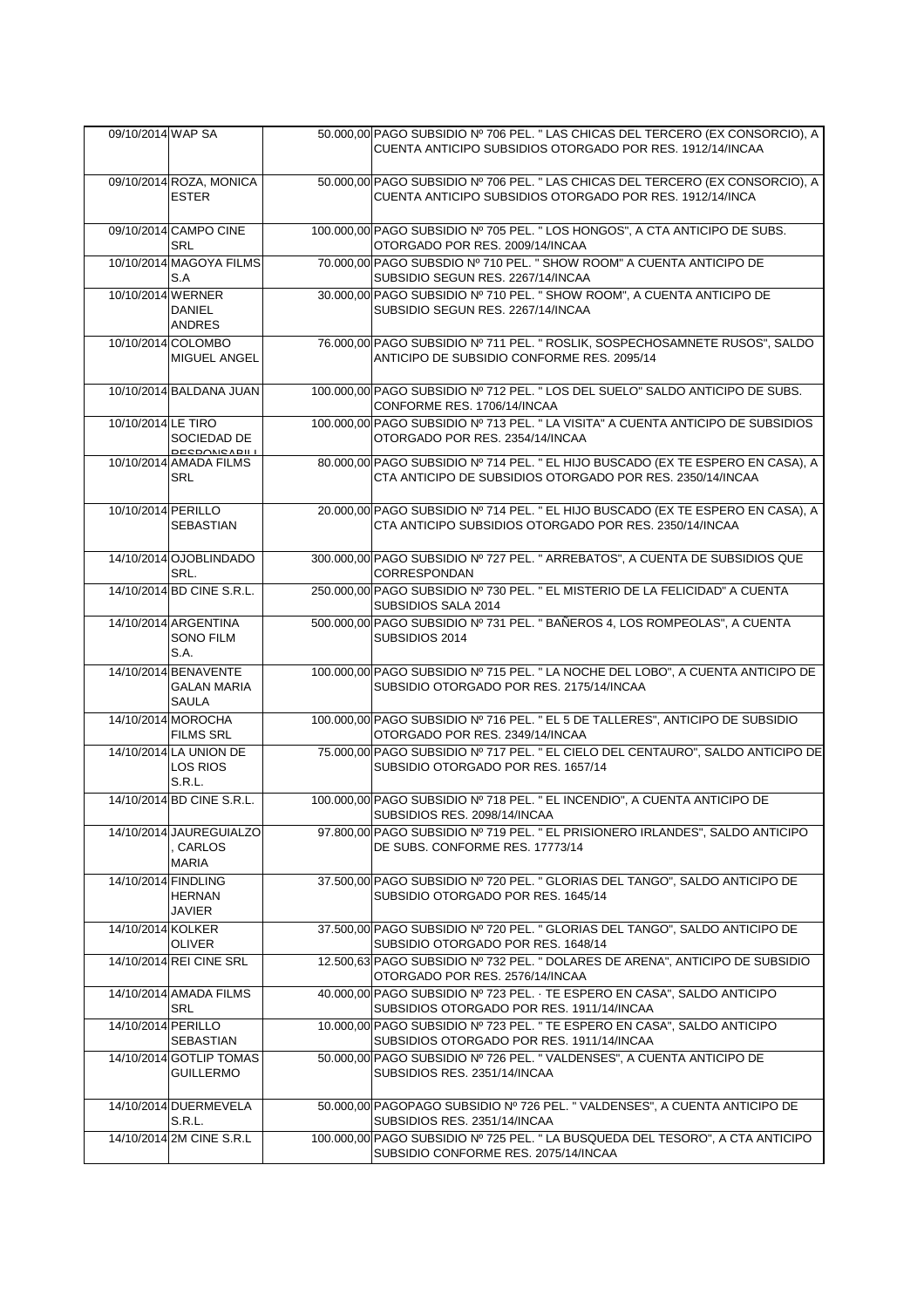| 14/10/2014 4 L S.R.L. |                                                     | 100,000,00 PAGO SUBSIDIO Nº 724 PEL. "JAUJA" SALDO ANTICIPO DE SUBSIDIO<br>CONFORME RES 1840/14                                   |
|-----------------------|-----------------------------------------------------|-----------------------------------------------------------------------------------------------------------------------------------|
|                       | 14/10/2014 RODRIGUEZ                                | 150.000,00 PAGO SUBSIDIO Nº 728 PEL. " FRANCISCO DE BUENOS AIRES", A CTA<br>ANTICIPO DE SUBS. RES. 2164/14/INCAA                  |
|                       | <b>ARIAS MIGUEL</b><br><b>MARIA</b>                 |                                                                                                                                   |
|                       | 14/10/2014 CINEMAGROUP<br>S.R.L.                    | 88.932,20 PAGO SUBSIDIO Nº 729 PEL. " RESURRECCION", ANTICIPO DE SUBSIDIOS<br>OTORGADO POR RES. 2569/14/INCAA                     |
|                       | 15/10/2014 ALEPH MEDIA<br>S.A.                      | 54.444,23 PAGO SUBSIDIO Nº 737 PEL. " NESTOR KIRCHNER", SUBSIDIO SALA 2014                                                        |
|                       | 15/10/2014 TOCHINEKI S.A.                           | 408.331,70 PAGO SUBSIDIO Nº 737 PEL. " NESTOR KIRCHNER, SUBSIDIOS SALA 2014                                                       |
|                       | 15/10/2014 FUNDACION<br><b>OCTUBRE</b>              | 81.666,34 PAGO SUBSIDIO Nº 737 PEL. " NESTOR KIRCHNER", SUBSIDIOS SALA 2014                                                       |
| 21/10/2014 FRANCO     | TRARA IADODE                                        | 15.000,00 PAGO SUBSIDIO Nº 631 PEL. " PIES EN LA TIERRA", SUBSIDIOS MEDIOS                                                        |
|                       | <b>GODOY</b><br><b>MERCEDES</b>                     | ELECTRONICOS. CESION DEL PRODUCTOR RODRIGO TOMAS FERNANDEZ                                                                        |
| 21/10/2014 ZARLEK     | <b>PRODUCCIONE</b>                                  | 760.488,13 PAGO SUBSIDO Nº 734 PEL. " INEVITABLE", A CUENTA SUBS. 2014. PARA<br>APLICAR AL ANTICIPO PEL. INEVITABLE. COMPENSACION |
|                       | S S.A.                                              |                                                                                                                                   |
|                       | 21/10/2014 ARGENTINA<br>SONO FILM<br>$S_A$          | 500.000,00 PAGO SUBSIDIO Nº 739 PEL. " BAÑEROS 4 LOS ROMPEOLAS", A CUENTA<br>SUBSIDIOS 2014                                       |
|                       | 21/10/2014 PAMPA FILMS<br>SA                        | 238.887,50 PAGO SUBSIDIO Nº 743 PEL. " SOLO PARA DOS", SALDO SUBS. 2013, A<br>CUENTA SUBS 2014                                    |
|                       | 21/10/2014 SINEMA S.A.                              | 238.887,50 PAGO SUBSIDIO Nº 743 PEL. " SOLO PARA DOS", SALDO SUBS. 2013, A<br>CUENTA SUBS. 2014                                   |
|                       | 21/10/2014 CINEMAGROUP<br>S.R.L.                    | 120.000,00 PAGO SUBSIDIO Nº 744 PEL. " GATO NEGRO", A CUENTA SUBSIDIOS                                                            |
| 21/10/2014 BUFFALO    | FILMS S.A                                           | 30.000,00 PAGO SUBSIDIO Nº 744 PEL. " GATO NEGRO", A CUENTA SUBSIDIOS                                                             |
|                       | 21/10/2014 PRODUCTORA<br>MG S.A.                    | 150.000,00 PAGO SUBSIDIO Nº 744 PEL. " GATO NEGRO", A CUENTA SUBSIDIOS                                                            |
|                       | 21/10/2014 REBOLUCION<br>S.A                        | 500.000,00 PAGO SUBSIDIO Nº 745 PEL. " LA VERDADERA HISTORIA DE ELVIS", A CUENTA<br>SUBS. MEDIOS ELECTRONICOS                     |
|                       | 21/10/2014 SUDESTADA<br><b>CINE SRL</b>             | 55.938,19 PAGO SUBSIDIO Nº 601 PEL. " DORMIR AL SOL", DEVOLUCION RETENCION-<br>REINVERSION (CESION)                               |
|                       | 21/10/2014 SINEMA S.A.                              | 127.500,00 PAGO SUBSIDIO Nº 735 PEL. " 8 TIROS", A CTA ANTICIPO DE SUBSIDIOS<br>OTORGADO POR RES. 2479/14/                        |
|                       | 21/10/2014 ALEPH CIINE<br>SA                        | 22.500,00 PAGO SUBSIDIO Nº 735 PEL. " 8 TIROS", A CTA. ANTICIPO DE SUBSIDIOS<br>OTORGADO POR RES. 2479/14/INCAA                   |
|                       | 21/10/2014 RODRIGUEZ<br><b>ARIAS MIGUEL</b>         | 150.000,00 PAGO SUBSIDIO Nº 736 PEL. " FRANCISCO DE BUENOS AIRES", SALDO<br>ANTICIPO DE SUBS. RES. 2164/14/INCAA                  |
|                       | MARIA                                               |                                                                                                                                   |
|                       | 21/10/2014 POSTIGLIONE<br><b>GUSTAVO</b>            | 159.981,36 PAGO SUBSIDIO Nº 741 PEL. " BRISAS HELADAS", ANTICPO DE SUBS. RES<br>2709/14                                           |
|                       | 21/10/2014 LAGARTO CINE<br>SRL                      | 7.090,11 PAGO SUBSIDIO Nº 740 PEL. " CUANDO LOS HOMBRES QUEDAN SOLOS",<br>ANTICIPO DE SUBS. RES 2648/14/INCAA                     |
|                       | 21/10/2014 DIDA FILMS<br><b>SRL</b>                 | 150.000,00 PAGO SUBSIDIO Nº 738 PEL. "HUGO, PACO Y LUIS", A CTA ANTICIPO SUBS.<br>RES 2578/14/INCAA                               |
| 21/10/2014 PERILLO    | SEBASTIAN                                           | 66.666,67 PAGO SUBSIDIO Nº 742 PEL. " LA VIDA DE ALGUIEN", A CUENTA ANTICIPO DE<br>SUBS. CONFORME RES. 2495/14                    |
| 21/10/2014 ACUÑA      | <b>EZEQUIEL</b>                                     | 66.666.67 PAGO SUBSIDIO Nº 742 PEL. " LA VIDA DE ALGUIEN" A CUENTA ANTICIPO DE<br>SUBS. CONFORME RES. 2495/14                     |
|                       | 21/10/2014 BUSTAMANTE                               | 66.666,67 PAG SUBSIDIO Nº 742 PEL. " LA VIDA DE ALGUIEN", A CUENTA ANTICIPO DE                                                    |
|                       | <b>PABLO</b><br><b>EZEQUIEL</b>                     | SUBS. CONFORME RES. 2495/14                                                                                                       |
|                       | 21/10/2014 ALEPH MEDIA<br>S.A.                      | 75.000,00 PAGO SUBSIDIO Nº 746 PEL. " LOS SILENCIADOS" A CTA ANTICIPO DE SUBS.<br>CONFORME RES. 2496/14/INCAA                     |
|                       | 21/10/2014 SINEMA S.A.                              | 75.000,00 PAGO SUBSIDIO Nº 746 PEL. " LOS SILENCIADOS", A CUENTA ANTICIPO DE<br>SUBS. CONFORME RES. 2496/14/INCAA                 |
|                       | 22/10/2014 VISTA SUR SRL                            | 100.693,38 PAGO SUBSIDIO Nº 751 PEL. " RODENCIA Y EL DIENTE DE LA PRINCESA",<br>DEVOLUCION RETENCION-REINVERSION                  |
|                       | 22/10/2014 JAUREGUIALZO<br>, CARLOS<br><b>MARIA</b> | 19.986,00 PAGO SUBSIDIO Nº 749 PEL. " MATRIMONIO", SALDO SUBS. 2013                                                               |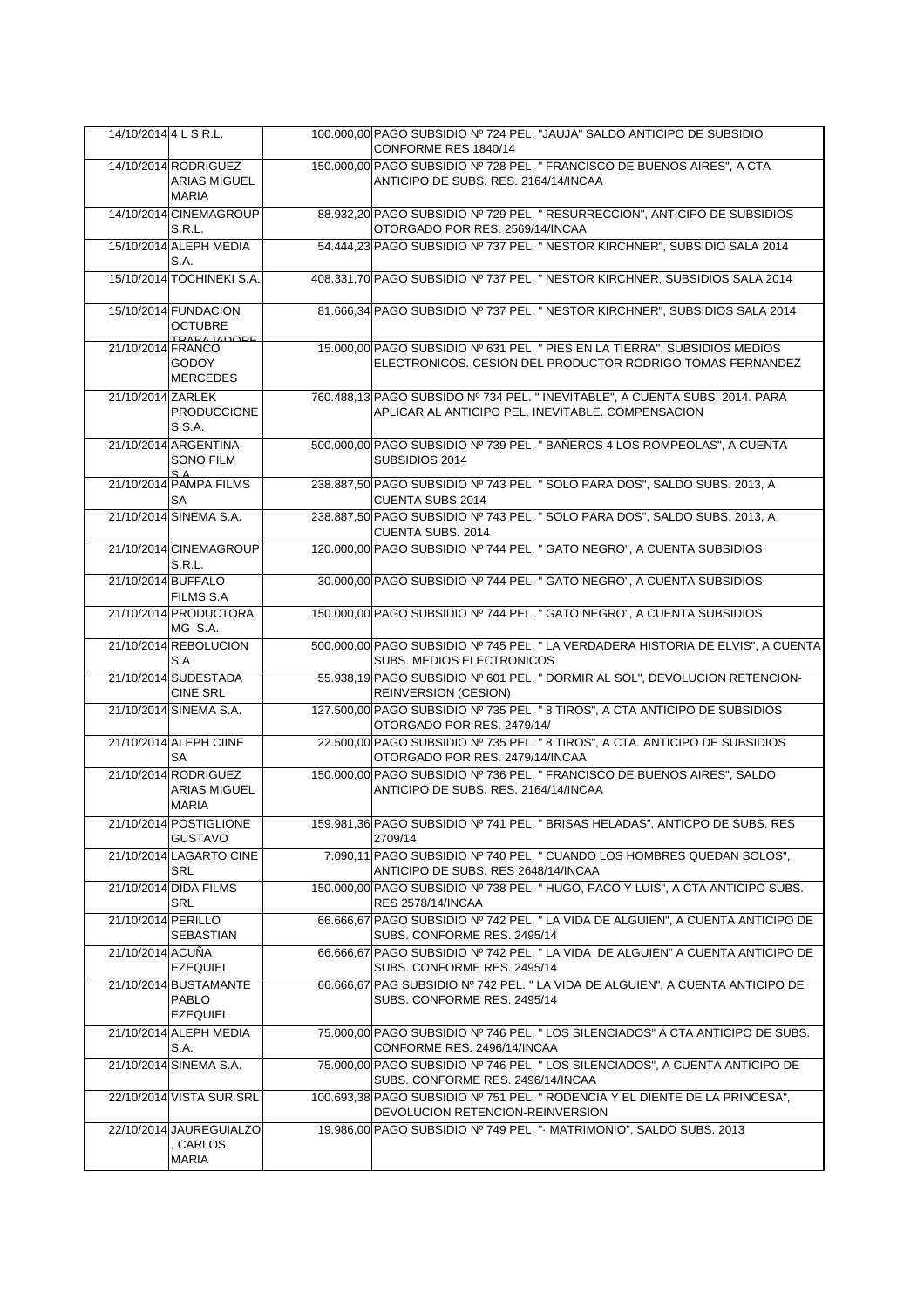|                    | 22/10/2014 FERNANDEZ<br><b>ESTELA MARIS</b>                                 | 8.432,81 PAGO SUBSIDIO Nº 748 PEL. " EL MAL DEL SAUCE (EX SOMBRAS), SALDO<br>SUBS, SALA 2012                                                                     |
|--------------------|-----------------------------------------------------------------------------|------------------------------------------------------------------------------------------------------------------------------------------------------------------|
| 22/10/2014 MUSA,   | <b>FERNANDO</b><br><b>JAVIER</b>                                            | 1.775,06 PAGO SUBSIDIO Nº 747 PEL. " DESTINO ANUNCIADO", A CUENTA SALA 2014                                                                                      |
|                    | 22/10/2014 BENAVENTE<br><b>GALAN MARIA</b><br><b>SAULA</b>                  | 100.000,00 PAGO SUBSIDIO Nº 750 PEL. " LA NOCHE DEL LOBO", A CUENTA ANTICIPO DE<br>SUBSIDIO OTORGADO POR RES. 2175/14/INCAA                                      |
|                    | 23/10/2014 SARASOLA<br>DAY BARBARA                                          | 1.145,94 PAGO SUBSIDIO Nº 753 PEL. " DESHORA", A CUENTA SALA 2014                                                                                                |
|                    | 23/10/2014 EIBUSZYC<br><b>FEDERICO</b>                                      | 1.145,94 PAGO SUBSIDIO Nº 753 PEL. " DESHORA", A CUENTA SALA 2014                                                                                                |
|                    | 23/10/2014 CINEMA 7<br><b>FILMS SA</b>                                      | 9.810,18 PAGO SUBSIDIO Nº 754 PEL. " MERCEDES SOSA, LA VOZ DE<br>LATINOAMERICA", A CUENTA SUBS. SALA 2014                                                        |
| 23/10/2014 SANCHEZ | <b>BERNARDO</b><br><b>TOMAS</b>                                             | 74.283,44 PAGO SUBSIDO Nº 755 PEL. " OTRO CORAZON (EX LA BOLSA Y LA VIDA), A<br>CUENTA SUBS. SALA 2014                                                           |
|                    | 23/10/2014 ROSENFELD<br>DANIEL                                              | 29.154,52 PAGO SUBSIDIO Nº 756 PEL. " CORNELLIA FRENTE AL ESPEJO", A CUENTA<br><b>SALA 2014</b>                                                                  |
|                    | 23/10/2014 OJOBLINDADO<br>SRL.                                              | 24.802,33 PAGO SUBSIDIO Nº 757 PEL. MALA", SALDO SUBSIDIOS 2013, 2014. CESION<br>DEL PRODUCTOR MAGA CINE, JUAN PABLO GUGLIOTTA                                   |
|                    | 23/10/2014 INST. NAC. DE<br>CINE Y ARTES<br><b>AUDIOVISUALE</b><br>S.       | 44.843,29 PAGO SUBSIDIO Nº 757 PEL. " MALA", SALDO SUBSIDIOS 2013, 2014, PARA<br>APLICAR AL CREDITO DE LA PEL. MALA. PRODUCTOR MAGMA CNE.<br><b>COMPENSACION</b> |
|                    | 23/10/2014 MAGMA CINE<br><b>S.R.L.</b>                                      | 178.377,63 PAGO SUBSIDIO Nº 757 PEL. " MALA", SALDO SUBSIDIOS 2013-2014                                                                                          |
|                    | 23/10/2014 MASA LATINA<br><b>SRL</b>                                        | 150.000,00 PAGO SUBSIDIO Nº 752 PEL. " PROSTIBULO DE ANIMALES", A CUENTA<br>ANTICIPO DE SUBS. CONFORME RES. 2492/14                                              |
|                    | 27/10/2014 RIZOMA SRL                                                       | 250.000,00 PAGO SUBSIDIO Nº 758, PELICULA " LAS INSOLADAS", PAGO A CUENTA DE<br>SUBSIDIOS QUE CORRESPONDAN                                                       |
|                    | 27/10/2014 RIZOMA SRL                                                       | 250.000,00 PAGO SUBSIDIO Nº 759, PELICULA " LAS INSOLADAS ", PAGO A CUENTA DE<br>SUBSIDIOS QUE CORRESPONDAN                                                      |
| 27/10/2014 PICNIC  | <b>PRODUCCIONE</b><br>S S.R.L.                                              | 400.000,00 PAGO SUBSIDIO N° 760, PELICULA " MUERTE DE BUENOS AIRES", PAGO A<br>CUENTA DE SUBSIDIOS QUE CORRESPONDAN.-                                            |
|                    | 27/10/2014 INST. NAC. DE<br><b>CINE Y ARTES</b><br><b>AUDIOVISUALE</b><br>S | 678.898,17 SUBSIDIOS Nº 762, PELICULA " BEIBU", A CUENTA SUBSIDIOS AÑO 2014,<br>PARA APLICAR AL ANTICIPO DE LA PELICULA " BETIBU".<br><b>COMPENSACION</b>        |
|                    | 27/10/2014 HADDOCK<br><b>FILMS SRL</b>                                      | 500.000,00 PAGO SUBSIDIO Nº 762, PELICULA " BETIBU", A CUENTA SUBSIDIOS AÑO 2014                                                                                 |
|                    | 27/10/2014 MAGNONE<br>ALEJANDRO                                             | 106.742,90 PAGO SUBSIDIO Nº 763, PELICULA " SUBTE POLSKA", ANTICIPO DE SUBBS<br>RES N° 2749/14.-                                                                 |
|                    | 27/10/2014 AMADA FILMS<br>SRL                                               | 40.000,00 PAGO SUBSIDIO N° 761, PELICULA " EL HIJO BUSCADO " (EX TE ESPERO EN<br>CASA), A CUENTA ANTICIPO SUBSIDIOS OTORGADO POR RES Nº 2350/14                  |
| 27/10/2014 PERILLO | SEBASTIAN                                                                   | 10.000,00 PAGO SUBSIDIO N° 761, PELICULA " EL HIJO BUSCADO" (EX TE ESPERO EN<br>CASA), ACUENTA ANICIPO DE SUBSIDIOS POR RES Nº 2350/14                           |
|                    | 28/10/2014 ALEPH MEDIA<br>S.A.                                              | 75.000,00 PAGO SUBSIDIO Nº 769 PEL. " LA MAQUINA QUE HACE ESTRELLAS", A<br>CUENTA SUBSIDIOS GENERADOS.                                                           |
|                    | 28/10/2014 PROMOTORA<br><b>FIDUCIARIA S.A</b>                               | 300.000,00 PAGO SUBSIDIO Nº 769 PEL. " LA MAQUINA QUE HACE ESTRELLAS", A<br><b>CUENTA SUBSIDOS GENERADOS</b>                                                     |
|                    | 28/10/2014 ALEPH MEDIA<br>S.A.                                              | 97.221,71 PAGO SUBSIDIO Nº 770 PEL. " LA MAQUINA QUE HACE ESTRELLAS", SALDO<br>SUBSIDIOS GENERADOS                                                               |
|                    | 28/10/2014 PROMOTORA<br><b>FIDUCIARIA S.A</b>                               | 388.886,86 PAGO SUBSIDIO Nº 770 PEL. " LA MAQUINA QUE HACE ESTRELLAS", SALDO<br><b>SUBSIDIOS GENERADOS</b>                                                       |
|                    | 28/10/2014 TOCHINEKI S.A.                                                   | 64.227,60 PAGO SUBSIDIO Nº 771 PEL. " NK", A CUENTA SALA SUBS. 2014                                                                                              |
|                    | 28/10/2014 FUNDACION<br>OCTUBRE<br><b>TO AD A LADODE</b>                    | 8.563,68 PAGO SUBSIDIO Nº 771 PEL. " NK", A CUENTA SALA SUBS. 2014                                                                                               |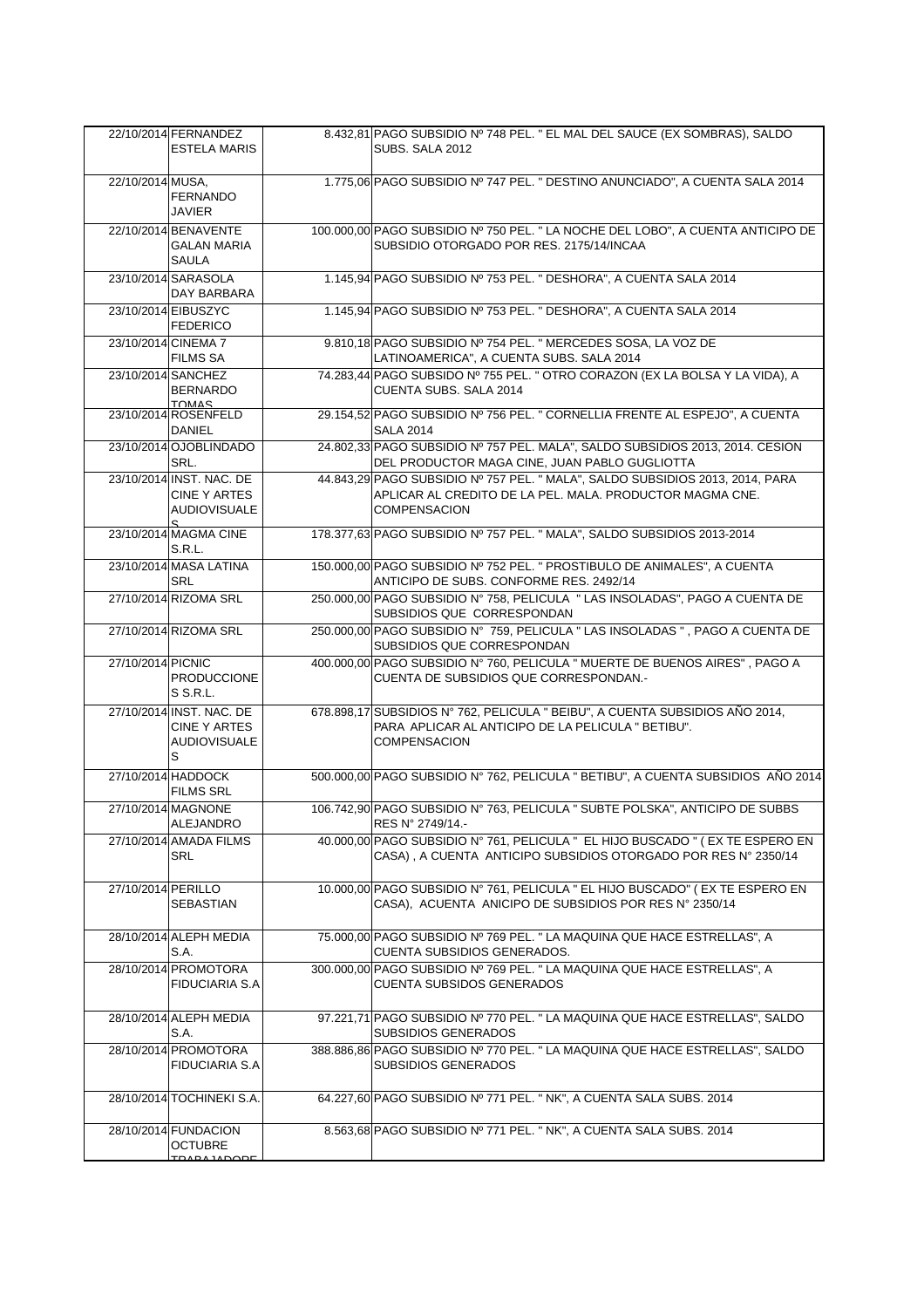| 28/10/2014 M & S | <b>PRODUCCION</b>                                                           | 90.000,00 PAGO SUBSIDIO Nº 772 PEL. " UN PARAISO PARA LOS MALDITOS",                                                                                                                 |
|------------------|-----------------------------------------------------------------------------|--------------------------------------------------------------------------------------------------------------------------------------------------------------------------------------|
|                  |                                                                             |                                                                                                                                                                                      |
|                  | 28/10/2014 ALEPH MEDIA<br>S.A.                                              | 12.845,52 PAGO SUBSIDIO Nº 771 PEL. " NK", A CUENTA SALA SUBS. 2014                                                                                                                  |
|                  | 28/10/2014 AMADA FILMS<br><b>SRL</b>                                        | 61.524,14 PAGO SUBSIDIO Nº 764 PEL. " CADA VER ES DISTINTO", ANTICIPO DE SUBS.<br>RES. 2765/14/INCAA                                                                                 |
|                  | 28/10/2014 SUDESTADA<br><b>CINE SRL</b>                                     | 100.000,00 PAGO SUBSIDIO Nº 765 PEL. "BALNEARIO, LA SALADA", A CUENTA ANTICIPO<br>DE SUBSIDIO OTORGADO POR RES. 2696/14/INCAA                                                        |
|                  | 28/10/2014 ALEPH MEDIA<br>S.A.                                              | 100.000,00 PAGO SUBSIDIO Nº 766 PEL. " DIVA 2", SALDO ANTICIPO DE SUBSIDIOS<br>CONFORME RES. 2353/14                                                                                 |
| 28/10/2014 CEPA  | <b>AUDIOVISUAL</b>                                                          | 100.000,00 PAGO SUBSIDIO Nº 767 PEL. " LA VIDA DESPUES", A CTA ANTICIPO DE<br>SUBSIDIOS OTORGADO POR RES. 1812/14/INCAA                                                              |
|                  | 28/10/2014 ALEPH MEDIA<br>S.A.                                              | 15.000,00 PAGO SUBSIDIO Nº 768 PEL. " LOS INOCENTES", SALDO ANTICIPO DE<br>SUBSIDIOS RES. 2236/14/INCAA                                                                              |
|                  | 28/10/2014 SINEMA S.A.                                                      | 85.000,00 PAGO SUBSIDIO Nº 768 PEL. " LOS INOCENTES", SALDO ANTICIPO DE<br>SUBSIDIOS RES. 2236/14/INCAA                                                                              |
|                  | 28/10/2014 DIDA FILMS<br><b>SRL</b>                                         | 150.000,00 PAGO SUBSIDIO Nº 773 PEL. "HUGO, PACO Y LUIS", SALDO ANTICIPO SUBS.<br>RES. 2578/14/INCAA                                                                                 |
|                  | 28/10/2014 SUDESTADA<br><b>CINE SRL</b>                                     | 100.000,00 PAGO SUBSIDIO Nº 774 PEL. " YANKA Y EL ESPIRITU DEL VOLCAN", A CTA<br>ANTICIPO SUBS. OTORGADO POR RE.S 2584/14/INCAA                                                      |
|                  | 29/10/2014 INST. NAC. DE<br><b>CINE Y ARTES</b><br><b>AUDIOVISUALE</b><br>S | 585.726,84 SUBSIDIO Nº 775, PELICULA " MOTIN", SUBSIDIOS GENERADOS AÑO 2014.-,<br>PARA APLICAR AL CREDITO DE LA PELICULA "" MOTIN EN SIERRA CHICA".<br><b>COMPENSACION</b>           |
|                  | 29/10/2014 INST, NAC, DE<br><b>CINE Y ARTES</b><br><b>AUDIOVISUALE</b><br>S | 172.942,71 SUBSIDIO Nº 776, PELICULA " VIAJE A TOMBUCTU ", SUBSIDIOS MEDIOS<br>ELECTRONICOS, PARA APLICAR AL ANTICIPO DE LA PELICULA "VIAJE A<br>TOMBUCTU".<br><b>COMPENSACION</b>   |
| 29/10/2014 DIAZ. | <b>FERNANDO</b><br>ADRIAN                                                   | 170.207,74 PAGO SUBSIDIO N° 776, PELICULA " VIAJE A TOMBUCTU", SUBSIDIOS MEDIOS<br>ELECTRONICOS-                                                                                     |
|                  | 29/10/2014 INST. NAC. DE<br><b>CINE Y ARTES</b><br><b>AUDIOVISUALE</b><br>S | 214.547,49 SUBSIDIO Nº 777, PELICULA " ROMPER EL HUEVO", SUBSIDIOS SALA MEDIOS<br>AÑO 2014, PARA APLICAR AL ANTICIPO PELICULA " ROMPER EL HUEVO".<br><b>COMPENSACION</b>             |
|                  | 29/10/2014 INST. NAC. DE<br><b>CINE Y ARTES</b><br><b>AUDIOVISUALE</b><br>S | 395.270,44 SUBSIDIO N° 777, PELICULA " ROMPER EL HUEVO", SUBS SALA MEDIOS AÑO<br>2014 .- , PARA APLICAR AL CREDITO DE LA PELICULA " ROMPER EL HUEVO"<br><b>COMEPNSACION</b>          |
|                  | 29/10/2014 INST, NAC, DE<br><b>CINE Y ARTES</b><br><b>AUDIOVISUALE</b><br>S | 1.709,90 SUBSIDIO N° 778, PELICULA " MALKA"<br>, SUBSIDIO DE SALA AÑO 2014, PARA APLICAR A ANTICIPOS.<br><b>COMPENSACION</b>                                                         |
|                  | 29/10/2014 INST. NAC. DE<br>CINE Y ARTES<br><b>AUDIOVISUALE</b><br>S        | 1.124.244,74 SUBSIDIO N° 779, PELICULA " LA CORPORACION", A CUENTA MEDIOS<br>ELECTRONICOS,, PARA APLICAR AL CREDITO DE LA PELICULA "LA<br>CORPORACION".<br><b>COMPENSACION</b>       |
|                  | 29/10/2014 INST. NAC. DE<br>CINE Y ARTES<br><b>AUDIOVISUALE</b><br>S        | 27.115,37 SUBSIDIO N° 780, PELICULA " HERMANOS DE SANGRE", SUBSIDIOS SALA AÑO<br>2013-204, PARA APLICAR AL CREDITO DE LA PELICULA " hERMANOS DE<br>SANGRE"<br>COMPENSACION           |
|                  | 29/10/2014 INST. NAC. DE<br>CINE Y ARTES<br><b>AUDIOVISUALE</b><br>S        | 8.991,84 SUBSIDIO Nº 781, PELICULA " EL IMPENETRABLE", SUBSIDIOS SALA AÑO 2012-<br>2013, PARA APLICAR AL ANTICIPO DE LA PELICULA " " EL IMPENETRABLE"<br><b>COMPENSACION</b>         |
|                  | 29/10/2014 INST. NAC. DE<br>CINE Y ARTES<br><b>AUDIOVISUALE</b><br>S        | 304.192.71 SUBSIDIO N° 782, PELICULA " AMAR ES BENDITO", SUBS MEDIOS<br>ELECTRONICOS AÑO 2014, PARA APLICAR AL ANTICIPO DE LA PELICULA "<br>AMAR ES BENDITO".<br><b>COMPENSACION</b> |
| 29/10/2014 ORSAY | <b>TROUPE SRL</b>                                                           | 3.465,68 PAGO SUBSIDIO N° 787, PELICULA " PIÑON FIJO Y LA MAGIA DE LA MUSICA",<br>SUBSIDIOS AÑO 2014.-                                                                               |
|                  | 29/10/2014 SEGGIARO<br>DANIELA<br><b>MARIA</b>                              | 985,67 PAGO SUBSIDIO N° 788, PELICULA " NOSILATIAJ, LA BELLEZA", SUBSIDIOS<br>AÑO 2014.                                                                                              |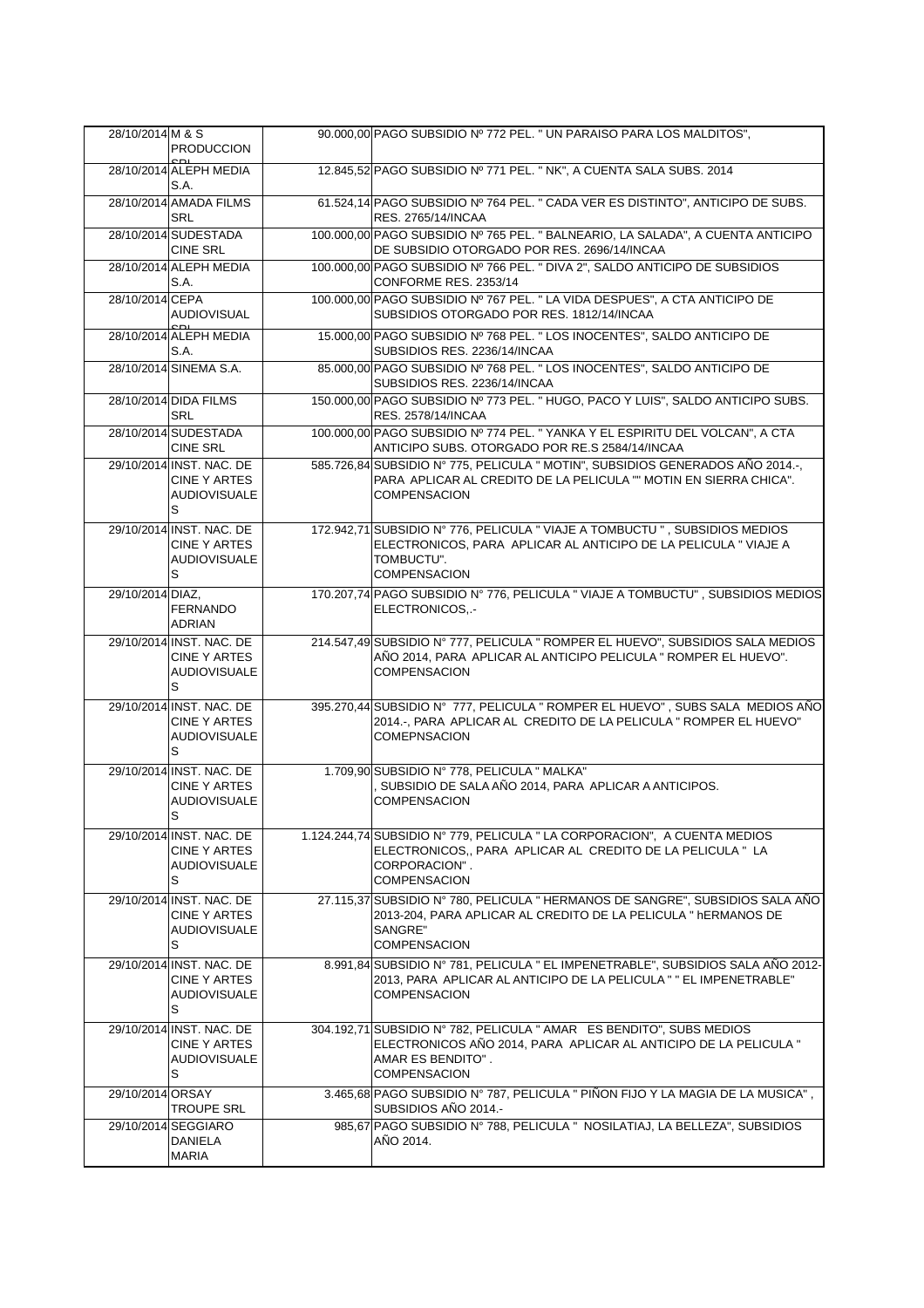|                    | 29/10/2014 URTIZBEREA<br><b>ALVARO</b>                     | 985,67 PAGO SUBSIDIO Nº 788, PELICULA " NOSILATIAJ, LA BELLEZA", SUBSIDIOS<br>AÑO 2014.-                                                                                                      |
|--------------------|------------------------------------------------------------|-----------------------------------------------------------------------------------------------------------------------------------------------------------------------------------------------|
|                    | 29/10/2014 CINEMA 7                                        | 9.810,18 PAGO SUBSIDIO Nº 789, PELICULA " MERCEDES SOSA, LA VOZ DE                                                                                                                            |
|                    | <b>FILMS SA</b>                                            | LATINOAMERICA", A CUENTA SUBSIDIOS SALA AÑO 2014.                                                                                                                                             |
|                    | 29/10/2014 TRONERA<br>PRODUCCIONE<br>S SRL                 | 8.864,51 PAGO SUBSIDIO Nº 794, PELICULA " EL VAGONETA, LA PELICULA ", A CUETA<br>SUBS SALA AÑO 2014,, POR CESION DE DERECHOS DEL PROD. F.<br>SOKOLOWICZ.                                      |
|                    | 29/10/2014 PIWOWARSKI,<br>CARLOS<br><b>FEDERICO</b>        | 3.062,25 PAGO SUBSIDIO Nº 780, PELICULA " LAS PUERTAS DEL CIELO", SUBSIDIOS<br>SALA AÑO 2014                                                                                                  |
|                    | 29/10/2014 ARGENTINA<br><b>SONO FILM</b><br>S.A.           | 116.970,32 PAGO SUBSIDIO N° 791, PELICULA " LA PELEA DE MI VIDA", ACUENTA SALA<br>AÑO 2014.-                                                                                                  |
|                    | 29/10/2014 VISTA SUR SRL                                   | 5.010,80 PAGO SUBSIDIO Nº 786, PELICULA " RODENCIA, EL DIENTE DE LA PRINCESA",<br>SUBSIDIOS AÑO 2014                                                                                          |
| 29/10/2014 POCHAT  | <b>ETCHEBHERE</b><br><b>RODOLFO</b><br>منصدمتينا           | 7.836,49 PAGO SUBSIDIO Nº 793, PELICULA " HIPOLITO Y MIKA", SUBSIDIOS SALA AÑO<br>2014.                                                                                                       |
| 29/10/2014 MUSA,   | <b>FERNANDO</b><br><b>JAVIER</b>                           | 4.387,98 PAGO SUBSIDIO Nº 796, PELICULA " DESTINO ANUNCIADO", A CUENTA<br>SUBSIDIO SALA AÑO 2014                                                                                              |
|                    | 29/10/2014 SOKOLOWICZ<br><b>FERNANDO</b><br><b>RUBEN</b>   | 8.867,17 PAGO SUBSIDIO Nº 794, PELICULA " EL VAGONETA, LA PELICULA", A CUENTA<br>SUBS SALA AÑO 2014                                                                                           |
|                    | 29/10/2014 PIWOWARSKI,<br><b>CARLOS</b><br><b>FEDERICO</b> | 22.420,65 PAGO SUBSIDIO Nº 792, PELICULA " LA BOLETA", SUBSIDIOS SALA AÑO 2014.                                                                                                               |
|                    | 29/10/2014 CORBELLI<br><b>CLAUDIO</b><br>PIERO AGUSTI      | 8.864,51 PAGO SUBSIDIO Nº 794, PELICULA " EL VAGONETA, LA PELICULA" A CUENTA<br>SUBS SALA AÑO 2014, POR CESION DE DERECHOS DE F. SOCOLOWICZ                                                   |
|                    | 29/10/2014 SANCHEZ<br><b>EDUARDO LUIS</b>                  | 99,20 PAGO SUBSIDIO Nº 793, PELICULA " HIPOLITO Y MIKA", SUBSIDIOS SALA AÑO<br>2014.                                                                                                          |
|                    | 29/10/2014 ALEPH MEDIA<br>S.A.                             | 2.955,13 PAGO SUBSIDIO Nº 794, PELICULA " EL VAGONETA, LA PELICULA ", ACUENTA<br>SUBSIDIOS AÑO 2014, POR CESION DE DERECHOS DEL PROD. F.<br><b>SOKOLOWICZ</b>                                 |
|                    | 29/10/2014 BD CINE S.R.L.                                  | 475.000,00 PAGO SUBSIDIO Nº 795, PELICULA " EL MISTERIO DE LA FELICIDAD" A<br>CUENTA SUBSIDIOS SALA AÑO 2014                                                                                  |
|                    | 29/10/2014 SARASOLA<br>DAY BARBARA                         | 21.420,74 PAGO SUBSIDIO Nº 812 PEL. " DESHORA", A CUENTA SALA 2014                                                                                                                            |
|                    | 29/10/2014 EIBUSZYC<br><b>FEDERICO</b>                     | 21.420,74 PAGO SUBSIDIO Nº 812 PEL. " DESHORA", A CUENTA SALA 2014                                                                                                                            |
|                    | 29/10/2014 MEZA PABLO<br><b>JOSE</b>                       | 50.000,00 PAGO SUBSIDIO Nº 813 PEL. " ALGUNOS DIAS SIN MUSICA (ADIOS MUNDO<br>CRUEL), A CUENTA SUBSIDIOS 2014                                                                                 |
|                    | 29/10/2014 SANCHEZ<br><b>BERNARDO</b><br><b>TOMAS</b>      | 223.718,55 PAGO SUBSIDIO Nº 814 PEL. " OTRO CORAZON (EX LA BOLSA Y LA VIDA), A<br>CUENTA SUBS. SALA 2014                                                                                      |
|                    | 29/10/2014 CARROUSEL<br><b>FILMS SA</b>                    | 100.000,00 PAGO SUBSIDIO Nº 785, PELICULA " NO SOY LORENA", A CUENTA ANTICIPO<br>DE UBS RES N° 2583/14                                                                                        |
|                    | 29/10/2014 SANTISO JOSE<br><b>CASTOR</b>                   | 100.000,00 PAGO SUBSIDIO Nº 784, PELAICULA " LOS RULOS DE LULU", A CUENTA<br>ANTICIPO DE SUBS OTORGADO POR RES N°694/14, POR CESION DE<br>DERECHOS DEL PROD. IMAGENAUTA SRL Y GONZALO SANTISO |
|                    | 29/10/2014 CAMPO CINE<br><b>SRL</b>                        | 100.000,00 PAGO SUBSIDIO N° 783, PELICULA " LOS HONGOS", A CUENTA ANTICIPO DE<br>SUBS OTORGADO POR RES Nº 2009/14                                                                             |
| 29/10/2014 ACUÑA   | <b>EZEQUIEL</b>                                            | 33.333,33 PAGO SUBSIDIO Nº 798 PEL. " LA VIDA DE ALGUIEN", SALDO ANTICIPO DE<br>SUBS. CONFORME RES. 2495/14                                                                                   |
|                    | 29/10/2014 BUSTAMANTE<br><b>PABLO</b><br><b>EZEQUIEL</b>   | 33.333,33 PAGO SUBSIDIO Nº 798 PEL. "LA VIDA DE ALGUIEN" SALDO ANTICIPO DE<br>SUBS. CONFORME RES. 2495/14                                                                                     |
| 29/10/2014 PERILLO | <b>SEBASTIAN</b>                                           | 33.333,33 PAGO SUBSIDIO Nº 798 PEL. " LA VIDA DE ALGUIEN", SALDO ANTICIPO DE<br>SUBS. CONFORME RES. 2495/14                                                                                   |
| 29/10/2014 LE TIRO | SOCIEDAD DE<br><b>RESPONSABILI</b>                         | 100.000,00 PAGO SUBSIDIO Nº 799 PEL. " LA VISITA", A CUENTA ANTICIPO DE SUBSIDIOS<br>OTORGADO POR RES. 2354/14/INCAA                                                                          |